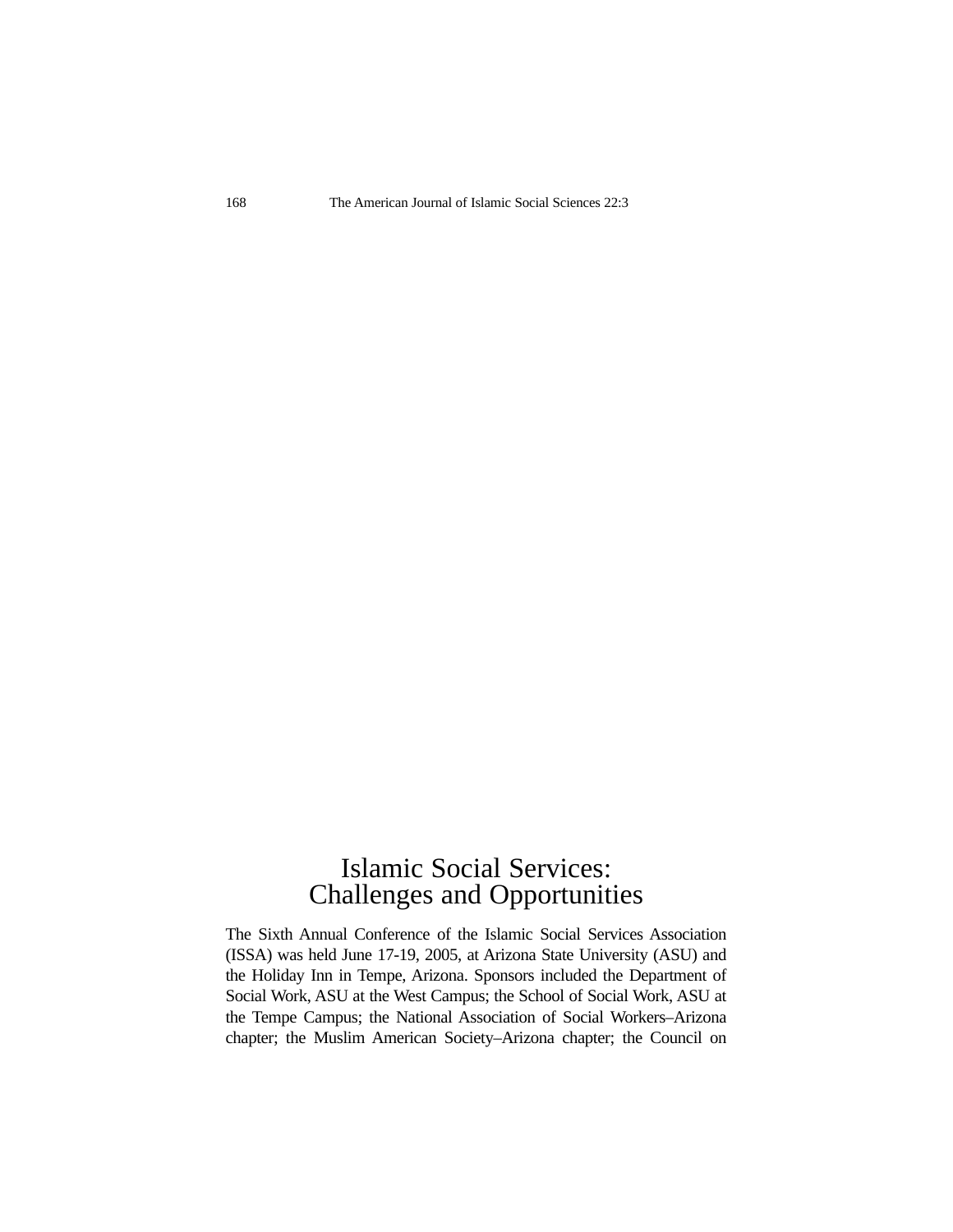American Islamic Relations–Arizona chapter; the Muslim Students Association at ASU Tempe Campus; the Muslim Law Students'Association at ASU; the Islamic Center of the East Valley; and Global Medical Technologies.

The conference and pre-conference institute continued ISSA's mission: promoting awareness of the social welfare, mental health, and family concerns facing Muslims in North America by educating mainstream providers, Muslim practitioners involved in providing human services, imams, and community leaders. The pre-conference institute's theme was "Muslim Culture and Faith," the title of ISSA's anti-bias project training for mainstream providers. The conference's theme was "Islamic Social Services: Challenges and Opportunities."

Pre-conference institute presenters Aneesah Nadir (Arizona State University and ISSA–USA) and Shahina Siddiqui (ISSA–Canada) provided information about Muslim culture, traditions, beliefs, the history of Islam and Muslims in North America, and social issues facing Muslims, as well as guidelines and considerations for addressing the social issues that Muslims' experience. Social workers, counselors, teachers, health-care and mental-health providers from mainstream social service organizations, public and private schools attended the pre-conference institute.

Social work educators, doctoral candidates, and Muslim community social service providers were among the presenters for the overall ISSA conference. Abdul Malik Mujahid (Soundvision), Omar Shahin (National Association of Imams Federation [NAIF]), Mohamed Magid (All Dulles Area Muslim Society [ADAMS]) and Bonita McGee (ISSA–USA) facilitated discussions with imams and community leaders. This session explored ways imams can address social issues and strategies Muslim social service providers can employ to help them meet the community's social needs. While the imams identified a complex situation with a variety of problems and solutions, it became clear that they do not have the knowledge and skills to address the community's many social and family issues. Opportunities for consultation and education with imams and mosque leaders are necessary, therefore, organizations like NAIF are working with ISSA to provide this to their members. Imams also need to be recognized as professionals with clear job descriptions and regular (including counseling) hours. One imam is not enough; perhaps youth imams and assistant imams are needed.

Among the presentations made were "Female Circumcision" (Khadija Khaja, Indiana University–Purdue University at Indianapolis), "Interven-tion with the Media" (Aqila Bayati, Virginia Commonwealth University, Association of Muslim Women in America, Inc.), "Refugee Mental Health Services" (Jenan Al Dalal, International Rescue Committee–Spring Center),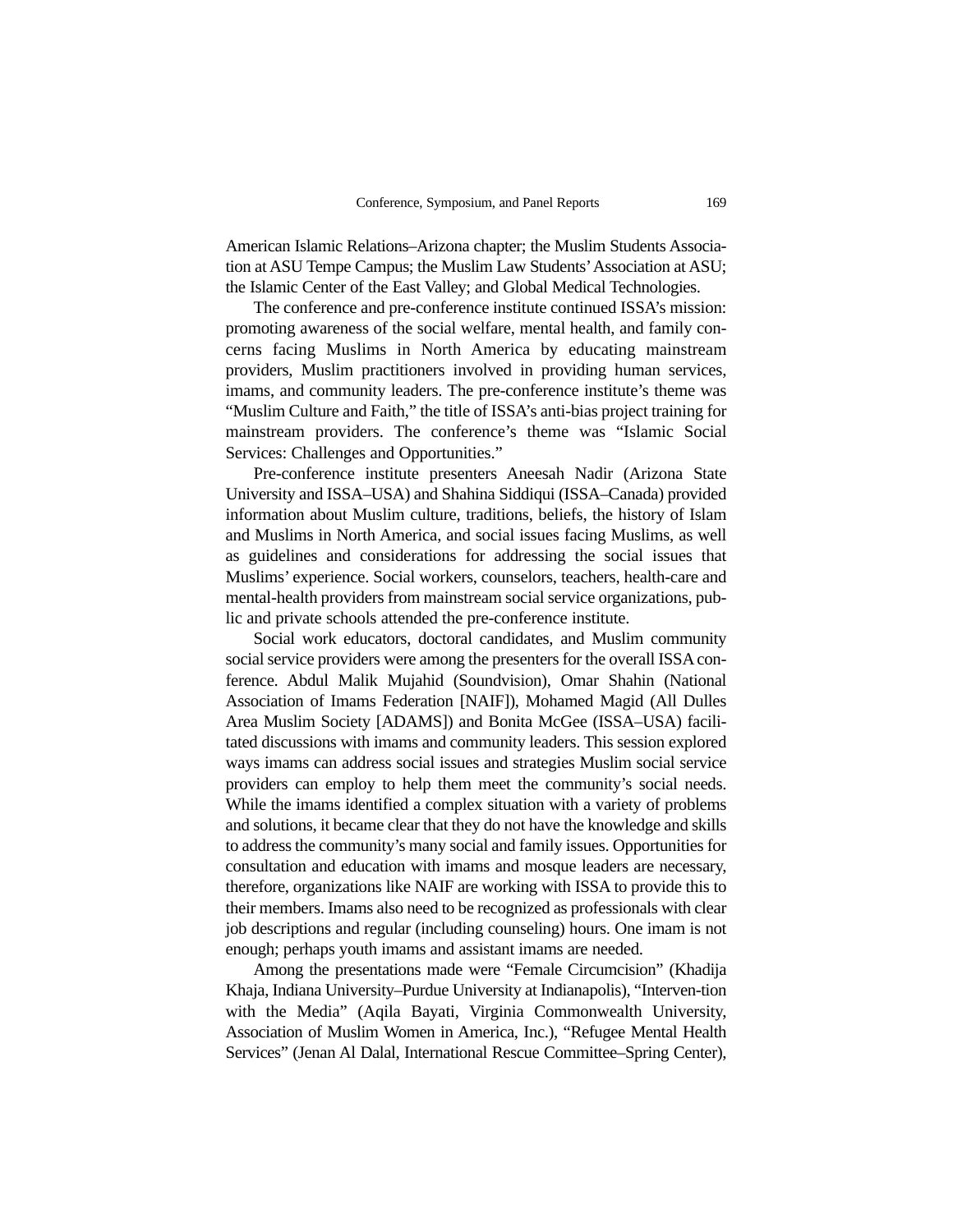"Refugee Empowerment" (Milia Islam, Community Empower-ment Project), "Hunger, Poverty, and Establishing Food Banks" (Zarinah Awad and Zabiha Keskin, Cultural Cup Food Bank), "A Study of Muslim Opinions on Social Service Delivery in New Jersey" (Abu Jamal Teague, New Jersey Community Action Agencies), "Training Leaders and Parents to Talk to Youth about Drugs" (Tahra Guraya, Day One), "Cultural Compe-tency with Asian Indian Women" (Najma Adam, Northeastern Illinois University), "Social Work with African Americans" (Aneesah Nadir, Arizona State University), "Disaster and Crisis Intervention Counseling" (Latif Rasheed, Maryland Mobile Crisis Team), "Spiritual Counseling" (Shahina Siddiqui, ISSA–Canada), "How To Develop a Free Medical Clinic and Breast Cancer Study" (Lynn Salahi, UMMA Community Clinic), "Faith-based Initiative: Funding Islamic Social Services" (Eric Sloan, Arizona State Governor's Office), "Providing Foster Care for Muslim Children" (Nadirah Rasheed, ISSA–USA), "Alternatives to Traditional Foster Care" (Shahina Siddiqui, ISSA–Canada), and "Assessment of the Identity of Muslim Youth" (Mohammad Hoque, Mississippi Valley State University, ISSA–USA).

The conference included two panels. One addressed the social service needs of Muslim youth. Panel members and moderator included Nazeef Ebrahim (Islamic Community Center of Tempe), Nicole Hadley (Mesa Community College), Huda Shrourou (Arizona State University) and Zarinah Nadir (Arizona State University–College of Law). This session highlighted the need for youth, women-only fitness centers, and community centers. They also discussed the challenges of finding suitable spouses and concluded that new strategies have to be developed for Muslims living in America. The second panel addressed legal concerns facing Muslims in North America and the impact on individual and family wellness. Panel members included Deedra Abboud (Muslim American Society – Freedom Foundation) and Aneesah Nadir (ISSA–USA).

Counseling, a major unmet need, was addressed by Halim Naeem (Western Michigan University, Kalamazoo), who focused on the needs of African-American Muslims, and Shahina Siddiqui (ISSA–Canada), who focused on counseling immigrant and refugee Muslims. Naeem discussed factors that affect African-American Muslim well-being (e.g., family structure and post-civil rights history) and described education, legal issues, the media, economic issues, and politics as contemporary issues facing the community. He indicated that African-American Muslims face discrimination from the mainstream majority, African-American Christians, and other Muslims. Nearly half of all American Muslims are African Americans whose family and friends may or may not accept their conversion.